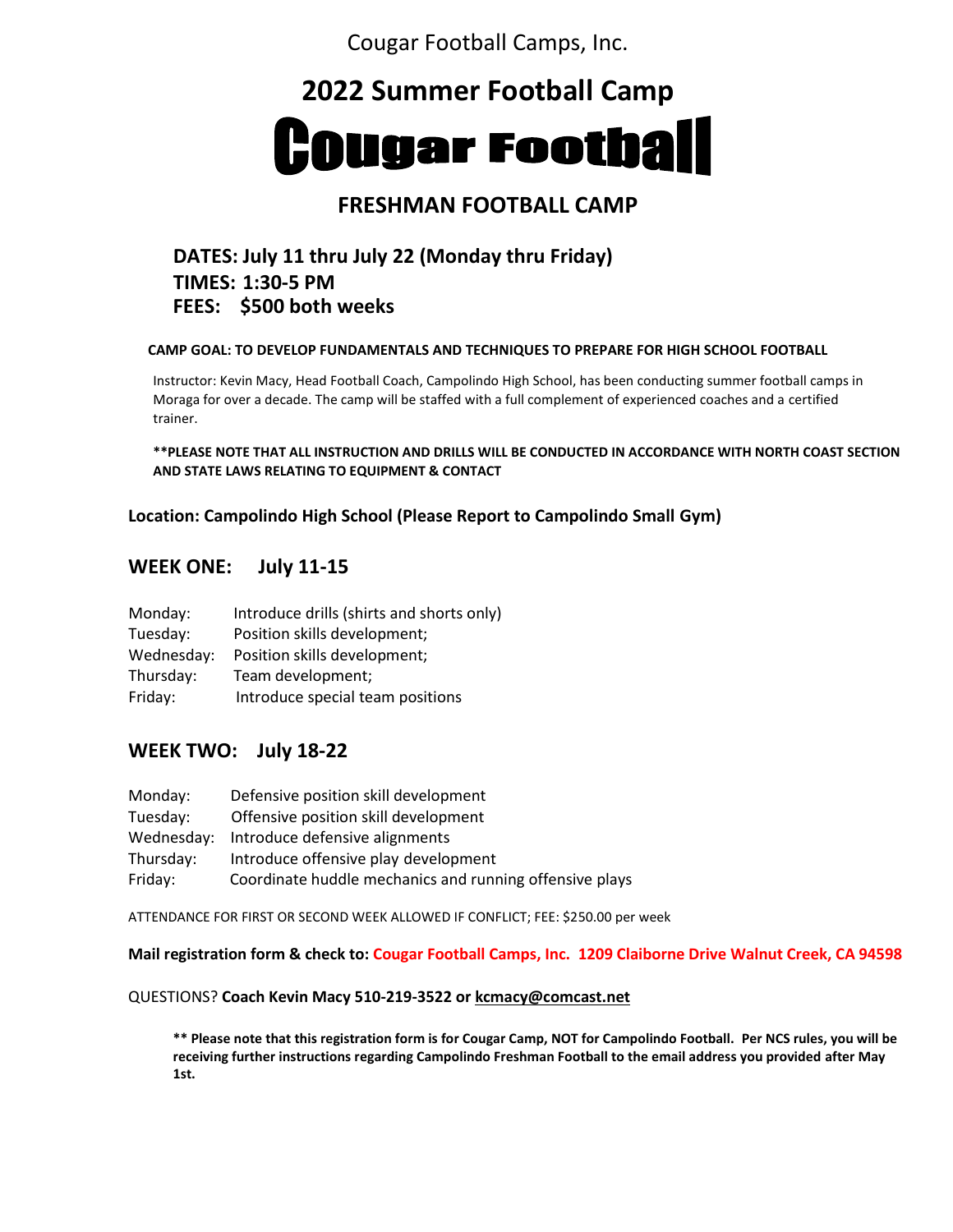# **COUGAR FOOTBALL CAMPS, INC. SUMMER FOOTBALL CAMP REGISTRATION FORM**

**Please include a self-addressed envelope to receive a mailed receipt. Otherwise, your canceled check will be considered proof of payment.** 

**Make checks payable to Cougar Football Camps, Inc. Use a separate form for each camper.**

|                                                                                  | Home Phone: ___________________                                                  |  |  |  |  |  |
|----------------------------------------------------------------------------------|----------------------------------------------------------------------------------|--|--|--|--|--|
| <b>ADDRESS:</b><br><u> 1989 - Johann Barn, fransk politik formuler (d. 1989)</u> |                                                                                  |  |  |  |  |  |
|                                                                                  |                                                                                  |  |  |  |  |  |
|                                                                                  |                                                                                  |  |  |  |  |  |
|                                                                                  | Parent/Guardian Phone: ______________________Home Phone: _______________________ |  |  |  |  |  |
| (Please circle the best phone number(s) to be used while camp is in session)     |                                                                                  |  |  |  |  |  |
|                                                                                  |                                                                                  |  |  |  |  |  |
| T-shirt size: Adult T-Shirt Size: __ SMALL __ MEDIUM __ LARGE __ X-LARGE         | XX- LARGE                                                                        |  |  |  |  |  |

## **EMERGENCY INFORMATION**

**Each participant must fill out all the following information and have a legal guardian's signature BEFORE they can participate! Please notify us if there is any information about your child you would like us to know.**

**In the event of illness or injury, notify the following person(s) if the parent cannot be reached.**

| Name: Name:                                                                                                                                                                                                                    | Work Phone: _____Home Phone: ______ Cell Phone: ______ |                                    |  |
|--------------------------------------------------------------------------------------------------------------------------------------------------------------------------------------------------------------------------------|--------------------------------------------------------|------------------------------------|--|
| Name:                                                                                                                                                                                                                          | Work Phone: Home Phone: Cell Phone:                    |                                    |  |
|                                                                                                                                                                                                                                |                                                        | <b>Phone:</b> ________             |  |
| <b>Medical Insurance:</b>                                                                                                                                                                                                      |                                                        | <b>Phone:</b> ________             |  |
| <b>Last Tetanus immunization date:</b>                                                                                                                                                                                         |                                                        | Contact lens Y N If yes, hard soft |  |
| Special medical problems: The control of the control of the control of the control of the control of the control of the control of the control of the control of the control of the control of the control of the control of t |                                                        |                                    |  |

My child, **Mullace Couper Couper Couper Couper** has my permission to participate in the Cougar Football Camps, **Inc. summer football camp. I understand that campers who are unruly and/or disruptive will be sent home without refund. I release Cougar Football Camps, Inc., its instructors and assistants from any liability arising from my child's participation in said program. I understand this sport involves an inherent risk of bodily injury. I understand, acknowledge and agree that the Cougar Football Camps, Inc., its employees, officers, agents, or volunteers shall not be liable for any injury or illness suffered by my child, which is incident to and/or associated with preparing for and/or participating in said program. I understand that I hold Cougar Football Camps, Inc., its officers, agents and employees harmless from any and all liability or claims, which may arise as a result of my or my child's participation in said programs. I understand that the Cougar Football Camps, Inc. does not provide health and medical insurance for the participants. Consent is hereby given to the instructors and/or coordinators to seek aid if required in the case of emergency.**

 **I/we have read and give our consent to authorize Emergency Medical Care for my child.**